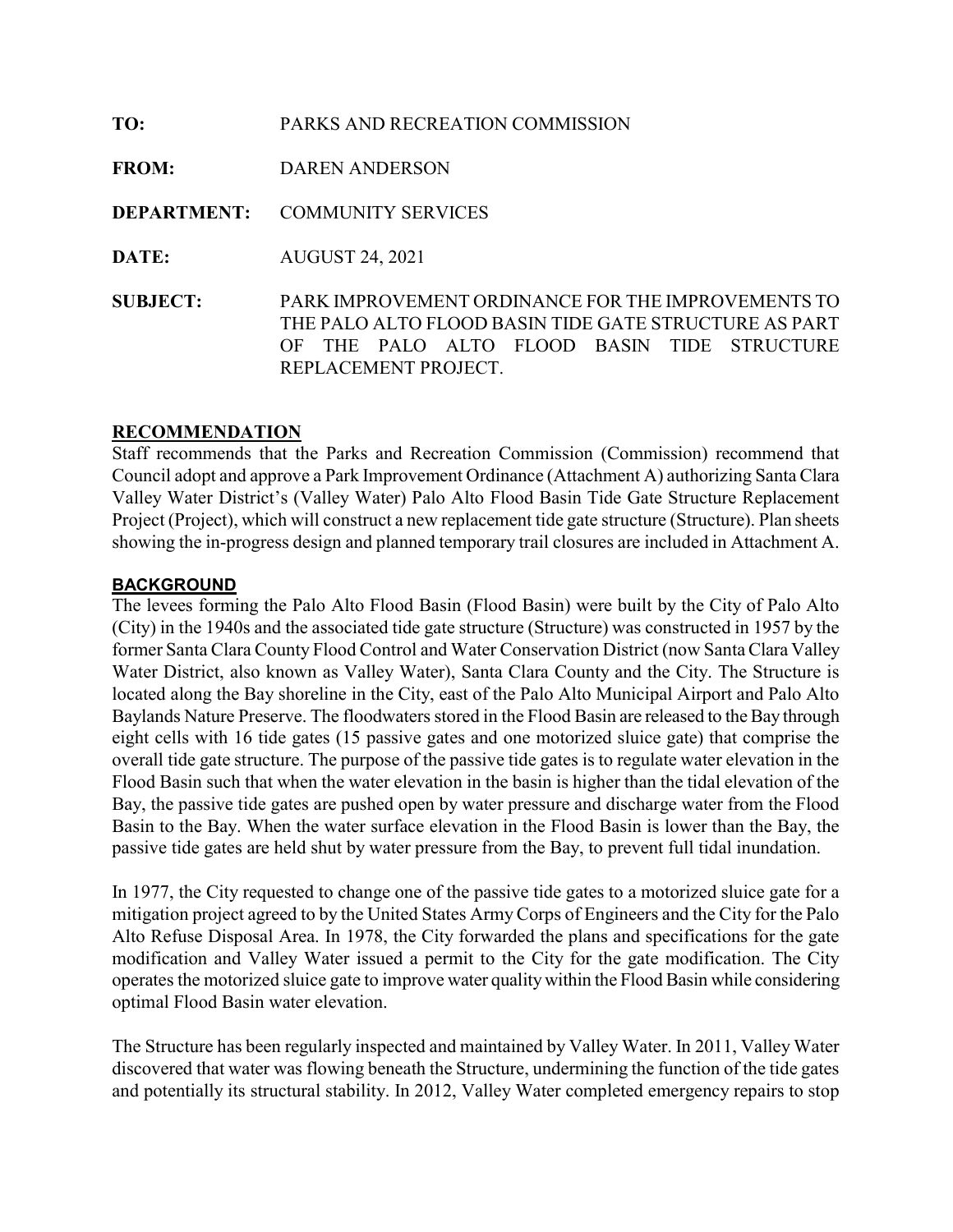seepage flow beneath the Structure. As part of that effort, staff prepared a post construction report (as required by the United States Army Corps of Engineers' Emergency Permit) which detailed the emergency work and recommended replacement of the Structure.

In 2014, Valley Water retained the services of Mark Thomas & Company (MT) to perform structural inspections and prepare an assessment report for the Structure. The report concluded that the Structure was generally in fair condition and recommended minor structural repairs.

In 2017, Valley Water retained a construction contractor to perform minor repairs. The work was complicated due to cracks found in the bottom slab and inability to dewater for the repair work, which resulted in the contract being terminated without completing the work. Subsequently, a structural assessment was performed by MT in October 2017 which concluded that the structure would be functional for a couple more years and recommended the Structure be replaced.

In 2018, after project objectives were changed to replace (rather than repair) the Structure, a new team was assigned to the Project to commence planning and design of the new Structure. The new Project team also prepared an Emergency Action Plan in coordination with the City of Palo Alto in 2019 to provide guidance for potential flooding emergencies in the interim. MT was engaged to perform additional structural assessments in January 2020 and January 2021, and both assessments concluded that the Structure would still be good for another couple of years.

## Project Description

The Project objectives include the following:

- Prevent failure of the existing Structure, which would result in increased risk of coastal and fluvial flooding;
- Maintain or improve the level of flood protection for Matadero, Adobe, and Barron Creeks, including during Project construction;
- Construct a new motorized sluice gate on the City's behalf which will be used to maintain or improve water quality within the Flood Basin; and
- Upsize the Structure to function with two feet of future sea-level rise.

The Project would involve construction of a new 132-foot-long tide gate structure slightly inboard (upstream) and southeast of the existing 113-foot-long deteriorating Structure, removal of the existing Structure and levee, and construction of a new levee that ties into the new tide gate structure. The Project would be divided in to two phases and constructed in four seasons. The existing Structure would continue to function until the new structure is completed by the end of second phase. Phase 1 would involve installation of the first dewatering system; construction of the new tide gate structure and east levee transition; and removal of the existing levee in front of the new structure. Phase 2 would involve installation of the second dewatering system; construction of the west levee transition; and removal of the existing Structure.

The Project would construct a new motorized sluice gate with Supervisory Control And Data Acquisition (SCADA) system and water elevation sensors which would be monitored and operated by the City and used to maintain or improve water quality within the Flood Basin. The existing sluice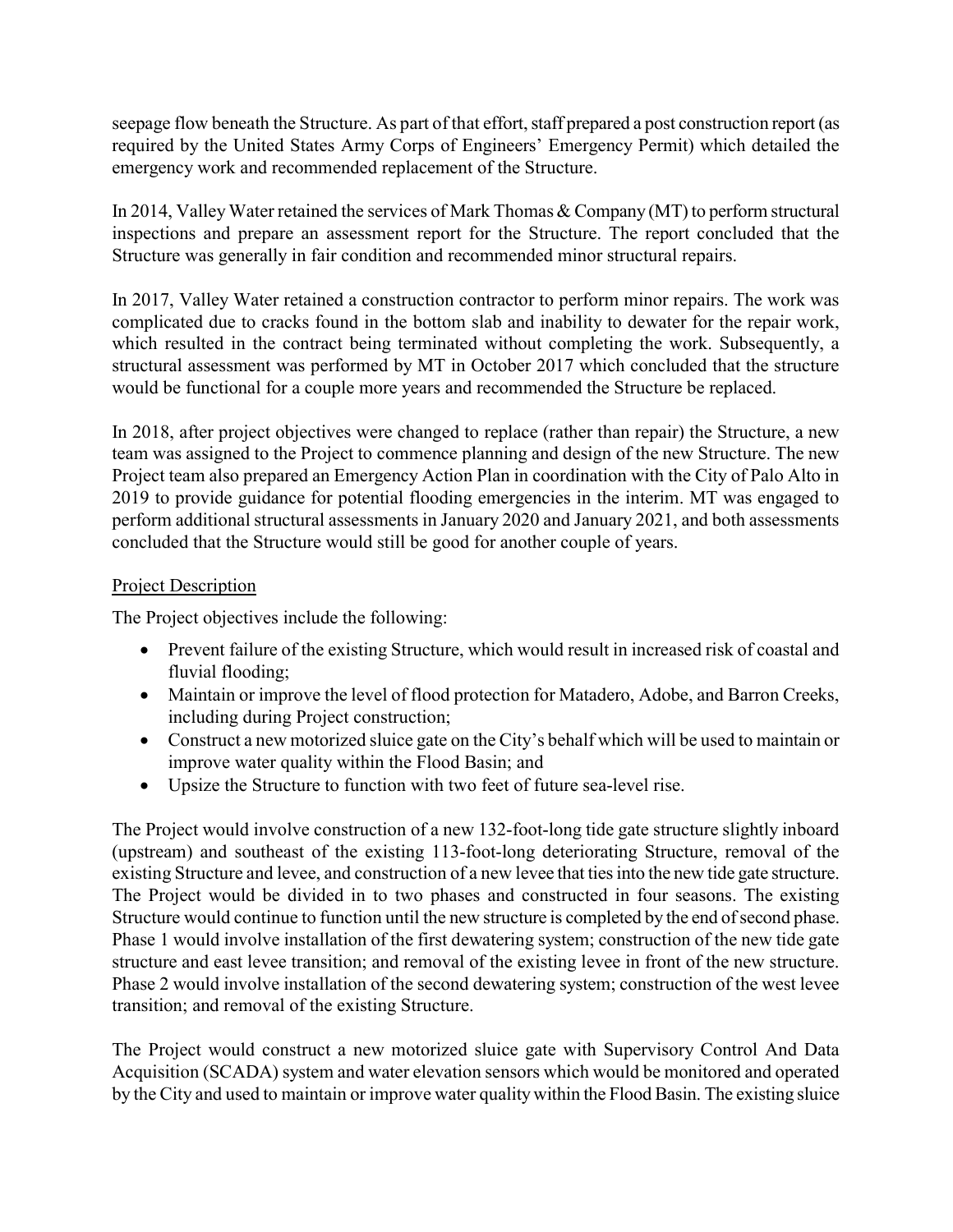gate constructed in 1978 is now over 40 years old and shows aging. Some of the basic operations such as closing the gate must be done by manual physical cranking rather than use of the motor. Similarly, the existing SCADA system cannot currently be used to automate opening and closing of the sluice gate. The new sluice gate infrastructure would remove the existing City owned sluice gate and replace with a new City owned sluice gate and SCADA system integrated with the replacement tide gate Structure.

## Maintenance of the Site:

Maintenance of the City's sluice gate should be improved with the new Structure which will improve on the existing conditions by installing trash racks on both the San Francisco Bay (Bay) side as well as the Flood Basin side. The existing sluice gate only has a trash rack on the Flood Basin side. When the sluice gate is opened, water from the Bay enters into the Flood Basin through the sluice gate. The incorporation of the additional trash rack on Bay side of the sluice gate should reduce the risk of debris interference and subsequential potential damage to the sluice gate system.

Similar to current operations, the City will monitor, operate, and maintain the sluice gate, water elevation sensors, communication control system related to sluice gate, and SCADA. Similar to current operations, Valley Water staff would continue to support debris removal from the trash racks and/or tide gates as needed.

## Planning Review

Valley Water is the lead agency for this Project and has performed and completed the Planning Phase of the Project.

# DISCUSSION

City of Palo Alto staff and Valley Water staff have been working together on this partner Project since 2018. This project replaces critical flood, environmental, and recreational infrastructure critical to the City, Valley Water, wildlife, and the public. This project will replace the aging tide gate Structure and sluice gate system.

The Project will require temporary closures to portions of the Trail to accommodate construction of the replacement Structure work. A diagram illustrating anticipated Trail closures is included in Attachment A. If the replacement Structure is not constructed, future degradation of the existing Structure will occur and would eventually require closure of the Trail for an unknown duration of time.

The replacement Structure will include a dedicated concrete bay with motor driven sluice gate solely for the City's use of maintaining water quality within the PAFB and controlling mosquito breeding. This new motor operated sluice gate will replace the existing motor operated sluice gate which is owned and operated by the City. The Structure will also include new water level sensors and SCADA system to improve flexibility and efficiency for the City's sluice gate operations. The new sluice gate will enable remote operation of the sluice gate.

The replacement Structure with its improved operations and maintenance features and improved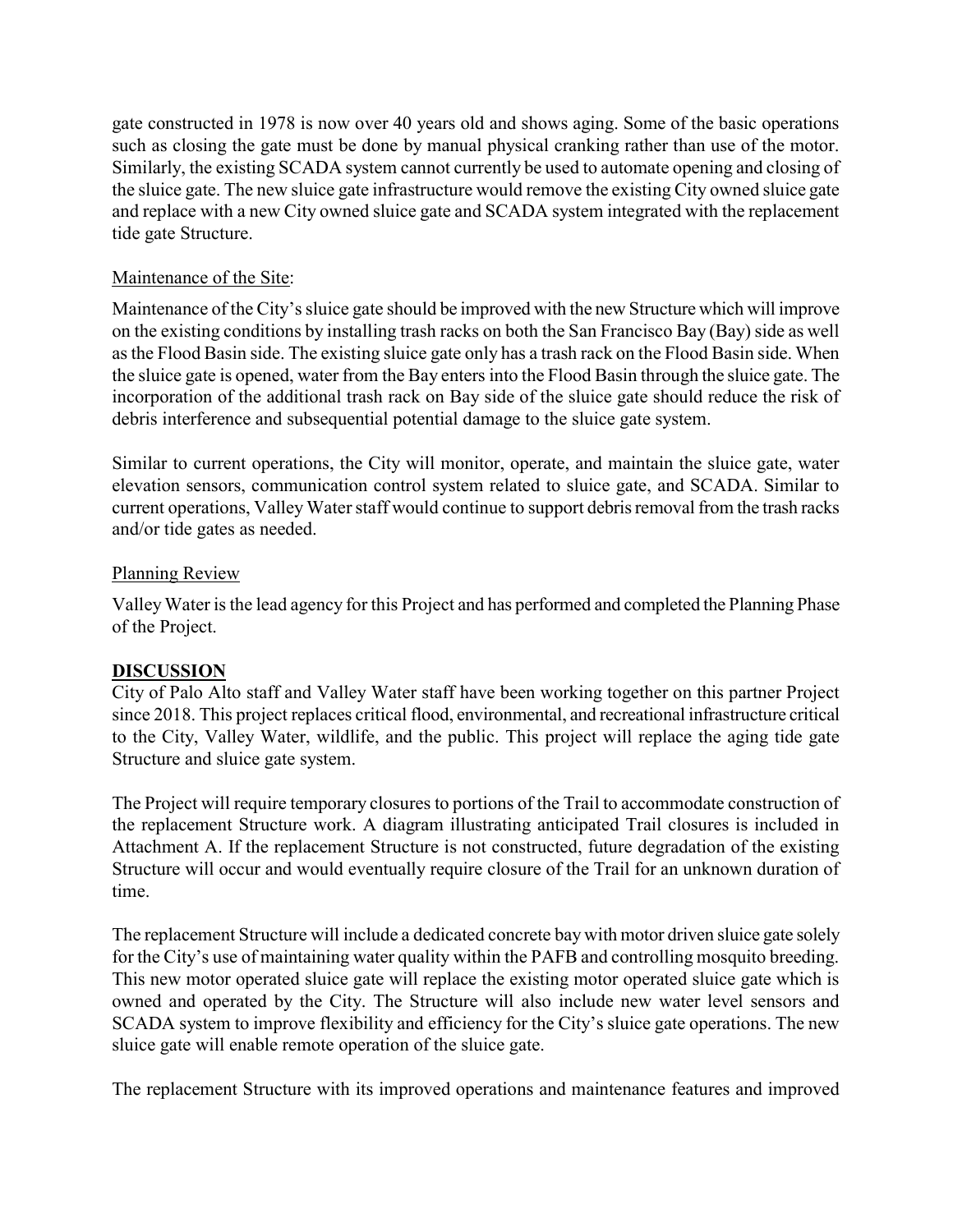hydraulic performance is anticipated to reduce mosquito breeding within the PAFB compared to the existing conditions.

On June 22, 2021, the Parks and Recreation Commission reviewed and voted (7:0) to recommend that City Council adopt a Park Improvement Ordinance for the improvements to the Palo Alto Flood Basin Tide Gate structure (Staff Report). On July 10, 2021, Valley Water informed City staff that improvements to the existing levee trail surface, which was part of the project and included in the Park Improvement Ordinance, was going to be removed from the scope of work. Because of this change in the scope of the project, the Park Improvement Ordinance has been updated and will be reviewed again by the Parks and Recreation Commission.

The proposed trail improvements were intended to smoothen, strengthen, and provide an all-weather trail surface for the contractor to use during construction, and would have been installed by Valley Water's Operations & Maintenance staff. However, the outlook for starting the trail improvement work as planned has been impacted by the need for more time to acquire regulatory permits to perform the trail work. It was questionable if the full stretch of trail improvements could be completed within the full three month period, and with a delayed start, it was becoming even more unlikely. Not completing the entire trail work would reduce the benefits to the contractor. As a result, Valley Water has re-assessed the need for the proposed trail improvements and this work has been cancelled. In lieu of this work, the contractor will be required to adhere to additional specification provisions during the Project's construction season.

While the previously proposed trail improvement work was intended to improve the ability for the existing levees to facilitate construction equipment loading, it would not have fully eliminated the risk of possible trail surface damage or levee damage. Although omission of the proposed trail surface improvement work comes with increased risk that the levee may require repairs, the planned duration of construction remains unchanged at four years. In lieu of the proposed trail improvements, the contractor will be required to perform in-kind repairs to the levee, if necessary, during the normal work seasons. To minimize levee repairs, the contractor will have to find the optimum balance between truck load size and number of truck trips to reduced potential levee damage that could occur with heavier truck loading. Another restriction similarly applied to the South Bay Salt Pond berms that are utilized by haul trucks, is that use of haul trucks on the berms is limited following significant rain events to prevent damage to the berms. Valley Water will use a similar provision to minimize the risk of levee damage. The project specifications will also require that the contractor repair the trail surface to the satisfaction of Valley Water and the City of Palo Alto at the end of each construction season, prior to opening to trail users. Additionally, at the completion of the project, the contractor will be required to provide a final trail surface that meets or exceeds the pre-construction conditions.

Lastly, not installing the trail improvement work also eliminates temporarily closing the trail for at least three months this year and eliminates the public from having to use a potentially unfavorable all-weather aggregate base trail surface.